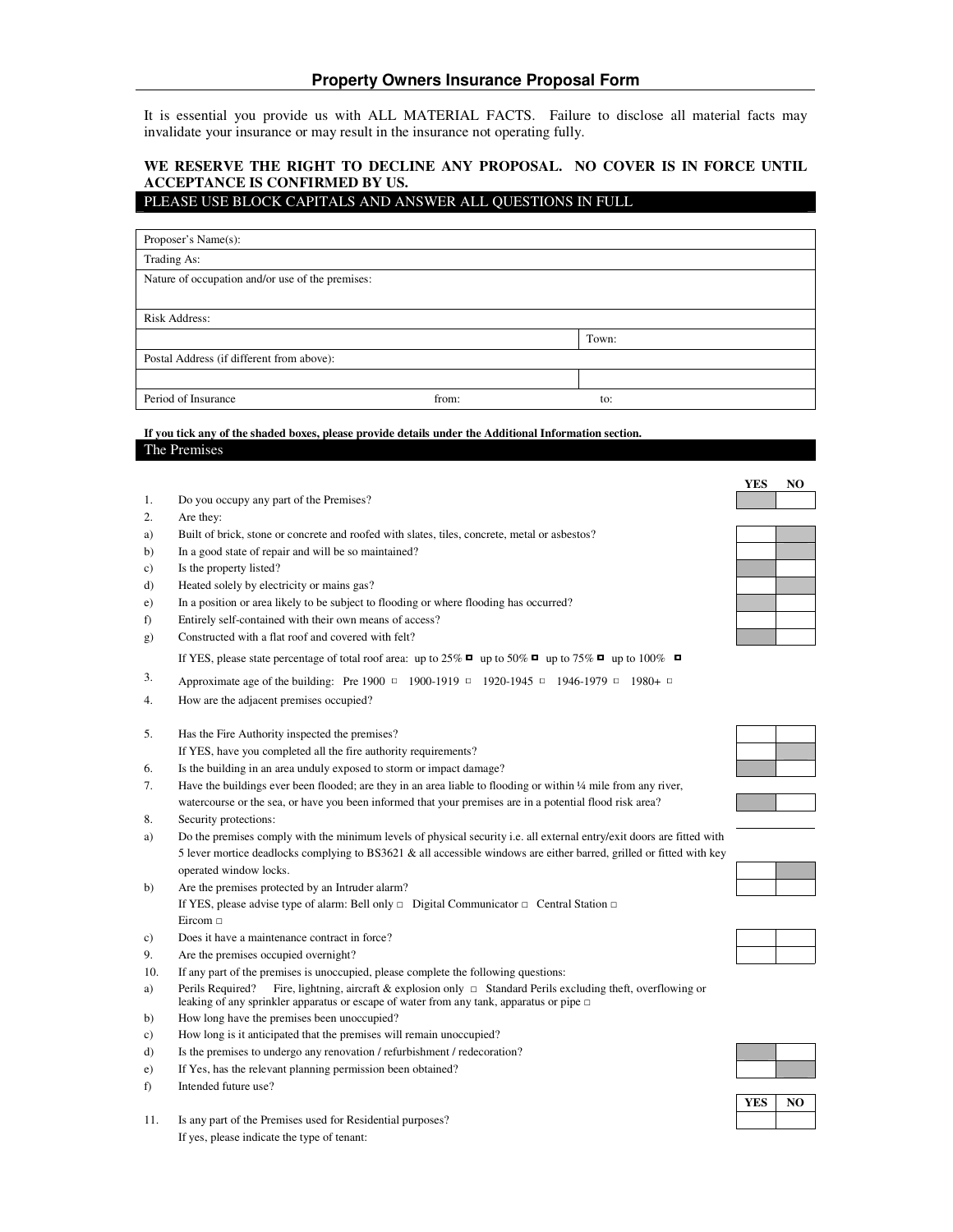Professional  $\Box$  Student  $\Box$  DSS referral  $\Box$  Asylum Seeker  $\Box$  (tick all that apply)

- 12. Is Subsidence cover is required? If so, please complete the following questions:
- a) Has the property had any occurrence of subsidence?

Personal History

- b) Are you aware of any signs of damage which may be attributable to subsidence?
- c) Is the property being, or has it ever been monitored for subsidence?
- d) Are you aware of any neighbouring property having been damaged by subsidence?
- e) Has any survey mentioned settlement or movement of the buildings?

|     |                                                                                                                       | <b>YES</b> | NO. |
|-----|-----------------------------------------------------------------------------------------------------------------------|------------|-----|
|     | Have you or any director or partner:                                                                                  |            |     |
| a)  | Had any previous insurance for the cover you now require?                                                             |            |     |
|     | If YES, please state insurer's name:                                                                                  |            |     |
| b)  | Suffered any loss or incurred any liability, whether insured or not, at these premises or any previously occupied     |            |     |
|     | premises during the last five years in connection with any of the insurance for which cover is now being applied for? |            |     |
| c)  | Ever been convicted of or is any prosecution pending for any offence involving arson, criminal deception, fraud,      |            |     |
|     | forgery, theft, robbery, handling stolen goods, any crime or violence or with any other offence against property?     |            |     |
| d)  | Been prosecuted under the Health & Safety at Work Act?                                                                |            |     |
| e). | Been declared bankrupt or been a director of any company that went into liquidation?                                  |            |     |
| f)  | Any County Court judgments or arrangements with creditors outstanding?                                                |            |     |
|     |                                                                                                                       |            |     |
|     | Ownership of Property to be Insured                                                                                   |            |     |
|     |                                                                                                                       | <b>YES</b> | NO. |
|     | Is there a mortgage or other charge on your business which should be noted on the policy?                             |            |     |
|     | Name and address of interested parties:                                                                               |            |     |

\_\_\_\_\_\_\_\_\_\_\_\_\_\_\_\_\_\_\_\_\_\_\_\_\_\_\_\_\_\_\_\_\_\_\_\_\_\_\_\_\_\_\_\_\_\_\_\_\_\_\_\_\_\_\_\_\_\_\_\_\_\_\_\_\_\_\_\_\_\_\_\_\_\_\_\_\_\_\_\_\_\_\_\_\_\_\_\_\_\_\_\_\_\_\_\_\_\_\_\_\_\_\_\_\_\_\_\_\_\_ \_\_\_\_\_\_\_\_\_\_\_\_\_\_\_\_\_\_\_\_\_\_\_\_\_\_\_\_\_\_\_\_\_\_\_\_\_\_\_\_\_\_\_\_\_\_\_\_\_\_\_\_\_\_\_\_\_\_\_\_\_\_\_\_\_\_\_\_\_\_\_\_\_\_\_\_\_\_\_\_\_\_\_\_\_\_\_\_\_\_\_\_\_\_\_\_\_\_\_\_\_\_\_\_\_\_\_\_\_\_

| Additional Information |  |  |
|------------------------|--|--|
|                        |  |  |
|                        |  |  |
|                        |  |  |
|                        |  |  |
|                        |  |  |
|                        |  |  |
|                        |  |  |
|                        |  |  |
|                        |  |  |
|                        |  |  |
|                        |  |  |